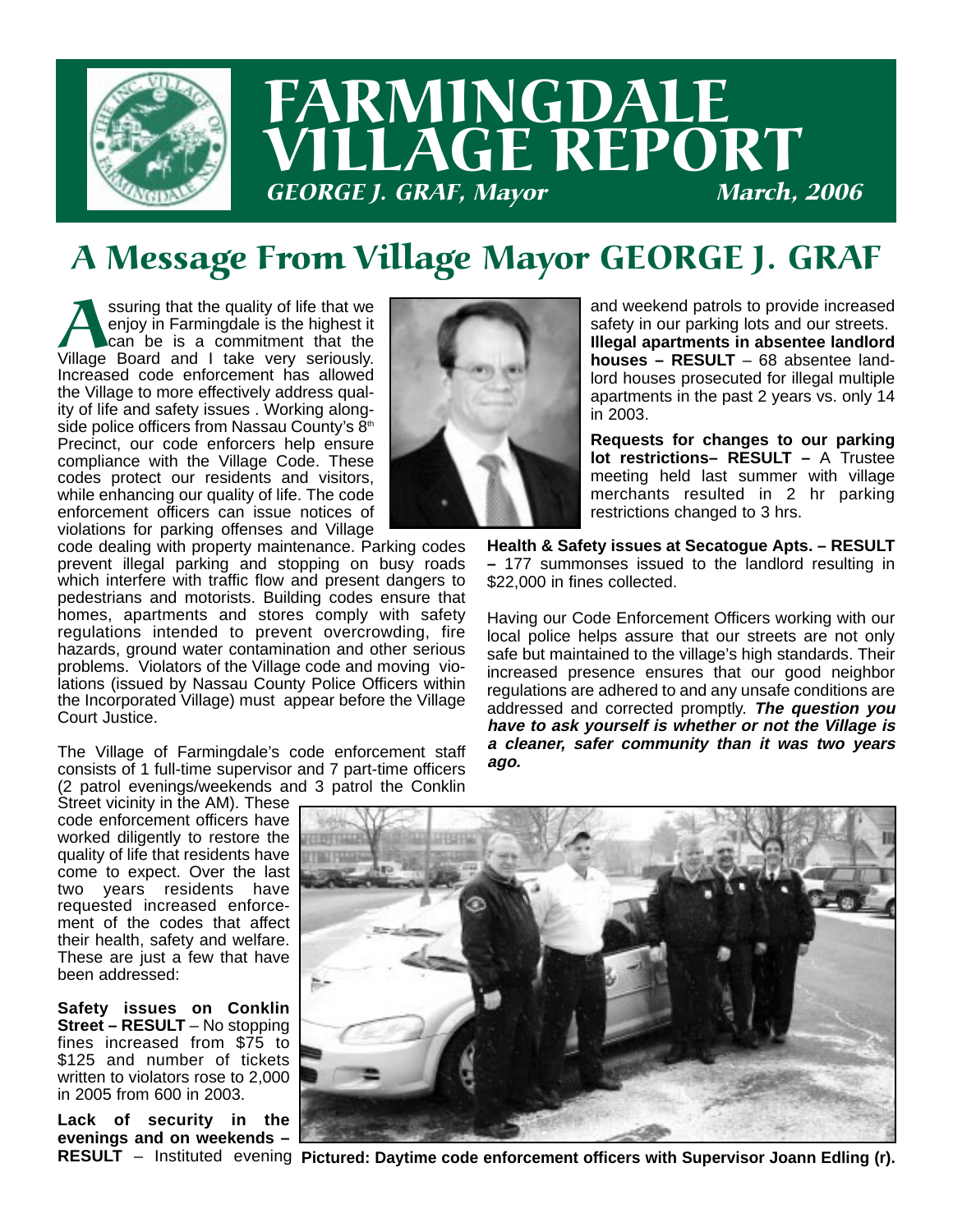#### Village Welcomes New Deputy Clerk



**Village Mayor George Graf swears in new Village Deputy Clerk Elizabeth Kaye.**

The Village is pleased to announce that Elizabeth Kaye has been appointed Deputy Clerk/Treasurer. Ms. Kaye most recently was the Village Clerk/Treasurer of the Incorporated Village of Roslyn Harbor. She was previously an Assistant Budget Director for St. Christopher-Ottilie in Sea Cliff. Her experience includes serving as an Assistant Controller for Fidelity New York Savings Bank, Budget Director for Pan American World Airways and a

Senior Auditor at Arthur Anderson. Elizabeth holds a Bachelor of Business Administration in accounting from Hofstra University and is a Certified Public Accountant. "We are thrilled to have someone with Elizabeth's experience join our administrative team" stated Mayor Graf. Ms. Kaye lives in Glen Head. She has seventeen year old twin boys. She enjoys cooking, reading and gardening.



### Thank You!

The Village Board of Trustees would like to thank all the residents who moved their vehicles from the streets during the February blizzard. Your extra effort enabled our DPW crews to properly clear the streets from side to side. If your street was not cleared because vehicles were left on them, please contact your neighbors and see how you can work with them to move the vehicles when it snows again.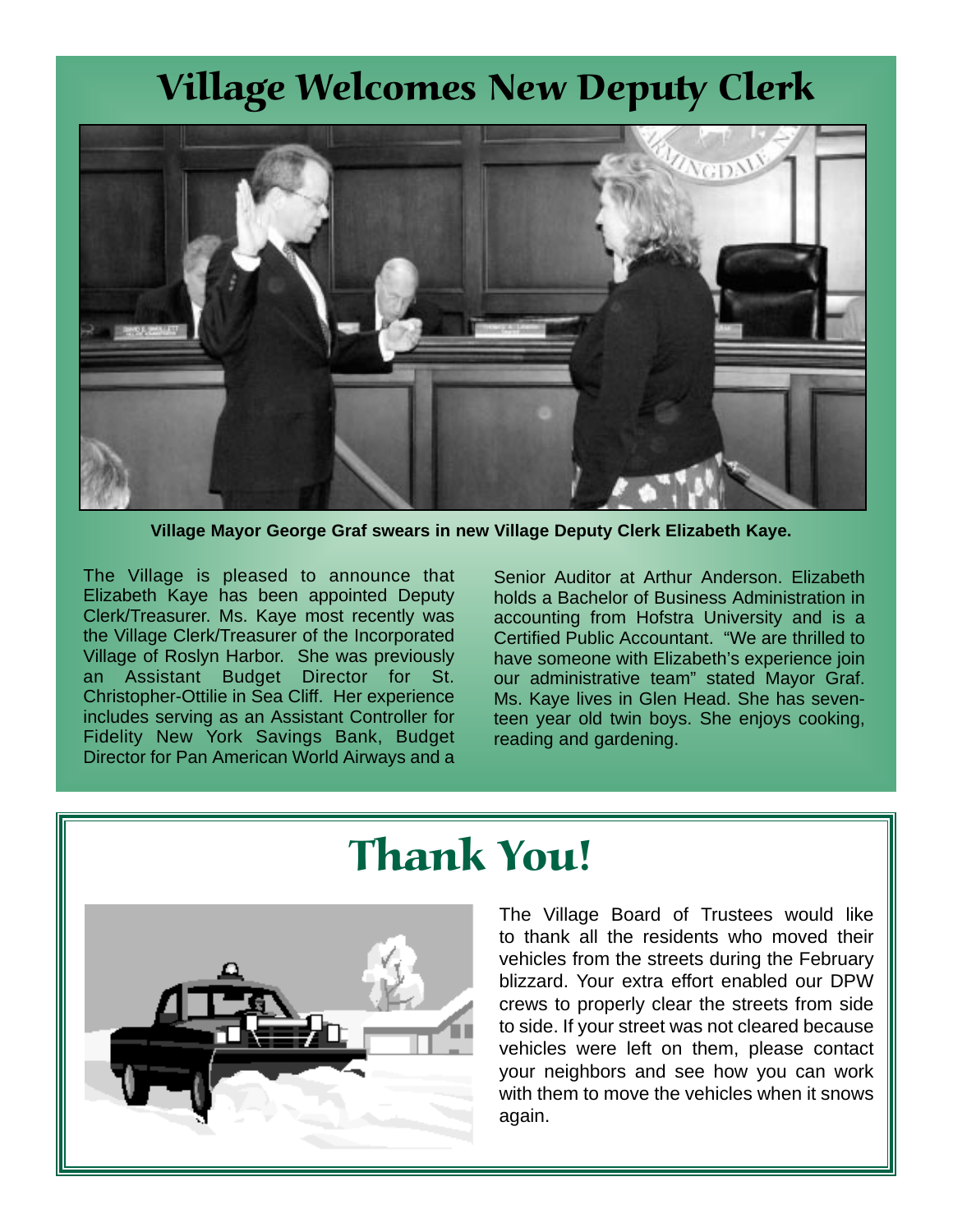#### Garofalo Honored



### Mid Term Update

During the past two years the current board has worked very hard to restore fiscal responsibility, repair and update the Village infrastructure, improve the quality of life and keep Village government open for all interested parties to participate in. The Board is proud of the many accomplishments since taking office. Some of the many initiatives implemented:

- Restored fiscal responsibility
- Implemented State Controllers corrective action plan (eliminating Village credit cards, implementing policies for cell phones and vehicle use)
- Implemented across the board cost reductions (DPW, Legal, Admin) of approx \$500,000
- Signed Attorney Retainer Agreement that specifies services covered
- Cleaned up and repaired DPW and Village Hall buildings
- Completed Gazebo project and initialized plans to complete the landscaping
- Implemented a 10% water bill reduction and approved a new automated water meter billing system
- Created new web site (www.farmingdalevillage.org) that includes Trustee meeting minutes dating back to 2002, copies of monthly newsletters, Mayors Columns and Village meeting dates
- Stopped the building of multiple apartment complexes and substantially reduced illegal apartments.
- Added additional code enforcement man-hours, increasing the safety on Conklin Street and adding weekend and night patrols
- Initiated the Vision process to help update the Villages Master Plan
- Increased funding to seniors and youth organizations
- Installed Crosswalks and signs to make the Howitt Middle School area safer
- Started the Phase IV roadway improvement process (to be paid for through expense reductions, revenue enhancements and grants)
- Instituted a full review and update of the village codes.

The Board looks forward to welcoming two new Trustees (at the end of this month) to the Board and continuing with their efforts to make the Village of Farmingdale the best place to live, work and play.



**Deputy Mayor Joe Rachiele (right) is pictured with Frank Garofalo (left) at Terry G's Steak & Seafood Grill where he presented Mr. Garofalo with a proclamation for his many years of service to the Farmingdale Youth Council, its member organizations and the children of the Farmingdale Community.**



#### SOLD ON EBAY

Thanks to the efforts of Deputy Mayor Joe Rachiele, the three thirteen year old code enforcement cars were sold on Ebay for \$4825. The old large V8 engine cars were replaced with more fuel efficient 4 cylinder cars last year. Deputy Mayor Rachiele said, "listing the cars on Ebay reached more potential buyers, resulting in almost twice the amount we expected."